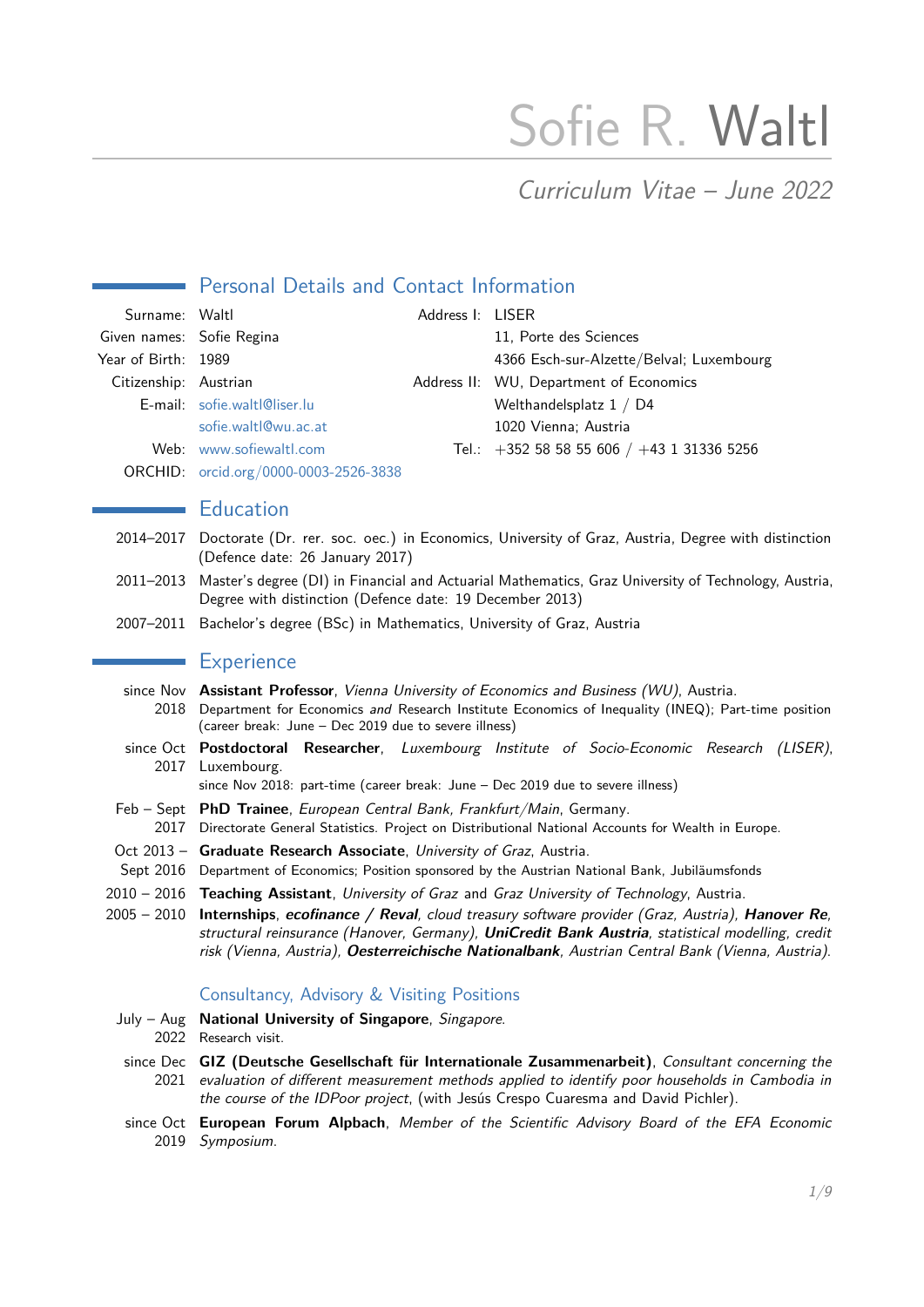- June 2018 **European Central Bank**, Consultant to the Directorate General Statistics concerning Measuring Dec 2021 Housing Wealth, and Linking Micro and Macro Data for the Household Sector.
	- July 2018 **DIW Berlin (German Institute for Economic Research)**, Germany. Research visit.
- March 2018 **Vienna University of Economics and Business (WU)**, Austria. Research visit at the Research Institute Economics of Inequality.
- Oct 2016 **[University of California, Berkeley](http://ies.berkeley.edu/people/visitingscholars/waltl.html)**, USA.

Jan 2017 Austrian Marshall Plan Foundation Visiting Scholar at the Institute of European Studies.

Aug – Dec **University of Puerto Rico, San Juan**, Puerto Rico, USA. 2009 ISEP Exchange at the Faculty of Mathematics

## **Peer-Reviewed Publications**

- (1) (with R. Chakraborty) Missing the wealthy in the HFCS: Micro problems with macro implications, The Journal of Economic Inequality, 2022, 20(1):169-203. [https://doi.org/10.1007/s10888-021-](https://doi.org/10.1007/s10888-021-09519-1) [09519-1](https://doi.org/10.1007/s10888-021-09519-1)
- (2) Wealth Inequality: A Hybrid Approach toward Multidimensional Distributional National Accounts in Europe, Review of Income and Wealth, 2022, 68(1):74-108. <https://doi.org/10.1111/roiw.12519>
- (3) (with K. A. Kholodilin, L. Limonov) Housing Rent Dynamics and Rent Regulation in St. Petersburg (1880-1917), Explorations in Economic History, 2021, 8:101398. <https://doi.org/10.1016/j.eeh.2021.101398>
- (4) Variation across price segments and locations: A comprehensive quantile regression analysis of the Sydney housing market, Real Estate Economics, 2019, 47(3):723-756. <https://doi.org/10.1111/1540-6229.12177>
- (5) Estimating Quantile-Specific Rental Yields for Residential Housing in Sydney, Regional Science and Urban Economics, 2018, 68:204–225. [https://doi.org/10.1016/j.regsciurbeco.2017.10.011](https://doi.org/10.1016/j.regsciurbeco.2017.10.011 )
- (6) A hedonic house price index in continuous time, International Journal of Housing Markets and Analysis, 2016, 9(4):648–670. <https://doi.org/10.1108/IJHMA-10-2015-0066>

## Articles Under Review

- (1) (with R. J. Hill, M. Steurer) Owner Occupied Housing, Inflation and Monetary Policy, **R&R at Journal of Money, Credit and Banking**.
- (2) (with A. M. Hahn, K. A. Kholodilin, M. Fongoni) Forward to the Past: Short-Term Effects of the Rent Freeze in Berlin [\(DIW Discussion Papers, No 1928, 2021\),](https://www.diw.de/de/diw_01.c.808954.de/publikationen/diskussionspapiere/2021_1928/forward_to_the_past__short-term_effects_of_the_rent_freeze_in_berlin.html) **R&R at Management Science**.
- (3) (with A. Lepinteur) Tracking Owners' Sentiments: Subjective Home Values, Expectations and House Price Dynamics [\(LISER Working Papers No. 2021-02\),](https://liser.elsevierpure.com/ws/files/26861864/WP_n_2021_02.pdf) submitted to journal.
- (4) (with M. D. Naidin, M. Ziegelmeyer) Objectified Housing Sales and Rent Prices in Representative Household Surveys: the Impact on Macroeconomic Statistics [\(LISER Workng Papers, No. 2022-03\),](https://liser.elsevierpure.com/en/publications/objectified-housing-sales-and-rent-prices-in-representative-house) submitted to journal.

## **Ongoing Research**

- (1) (with A. Lepinteur, G. Menta) Hidden Bias in the Housing Market: Evidence from Real Estate Advertisements
- (2) (with M. Fongoni, J. Hepp) Social Comparison, Wage Inequality and Procedural Fairness: an Experimental Investigation
- (3) (with F. Disslbacher, E. List) Housing Wealth and the Welfare State: Substitutes or Complements?
- (4) (with J. Crespo Cuaresma, D. Pichler) Measuring Poverty in Cambodia
- (5) (with P. Poyntner) Public Perceptions of the Linkage between Monetary Policy Decisions and the Housing Market
- (6) (with S. Agarwal, P. Ghosh) Inequality in Access to Public Goods: The Effects of Power Outages on Schooling Outcomes in India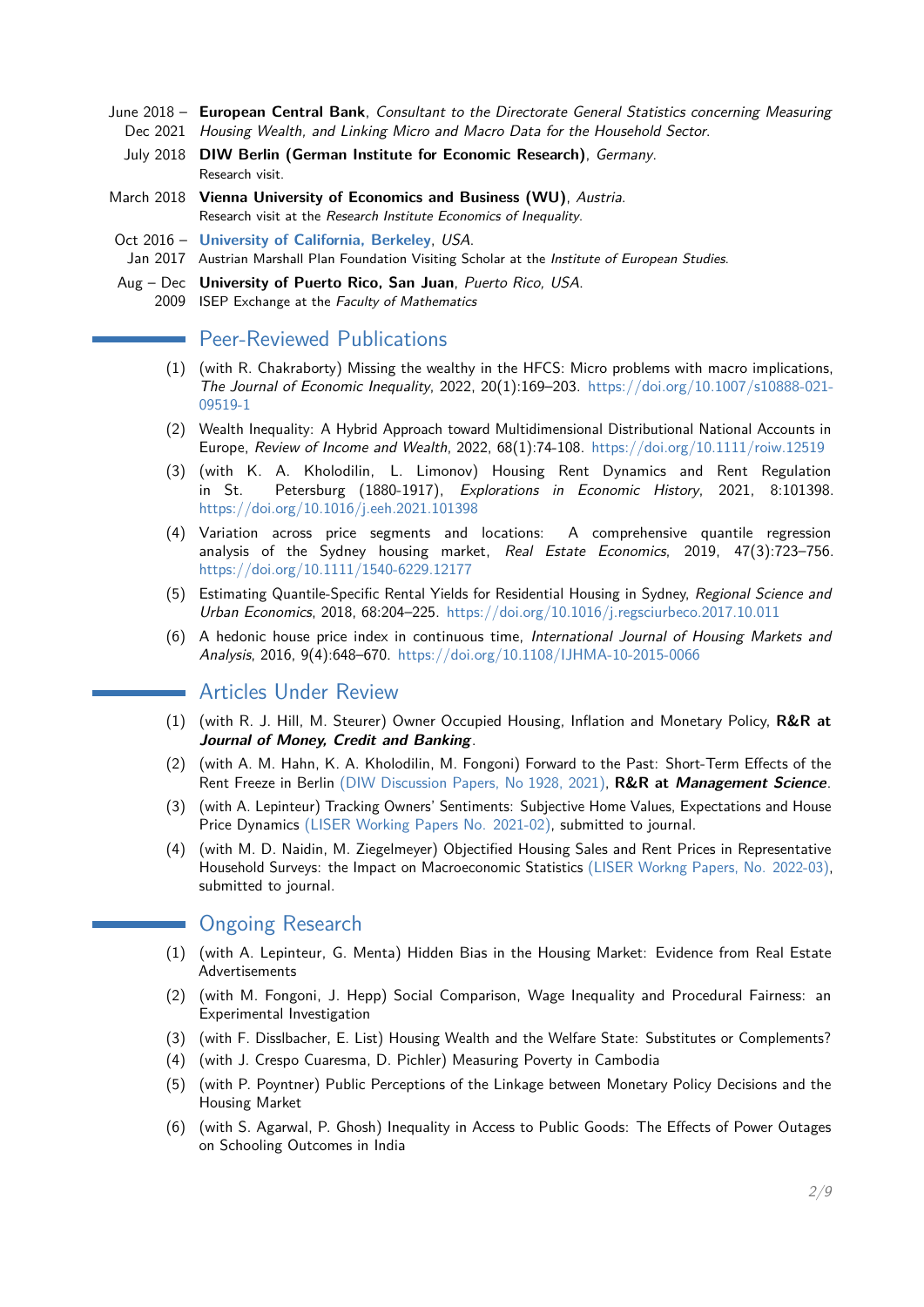### Policy Reports, Proceedings and Other Publications

- (1) (with A. M. Hahn and K. A. Kholodilin) Wohnungen günstiger, aber schwieriger zu finden: Die unmittelbaren Auswirkungen des Berliner Mietendeckels. [DIW Wochenbericht Nr. 8/2021.](https://www.diw.de/documents/publikationen/73/diw_01.c.811443.de/21-8-3.pdf)
- (2) Distributional National Accounts for Wealth: Measurement Issues and First Results for Austria, Germany, France and Spain. In: 2018 LIS-LWS User Conference Booklet ["The Legacy of Tony](https://www.lisdatacenter.org/news-and-events/the-legacy-of-tony-atkinson-in-inequality-analysis-proceedings-from-the-2018-lis-lws-user-conference/) [Atkinson in Inequality Analysis",](https://www.lisdatacenter.org/news-and-events/the-legacy-of-tony-atkinson-in-inequality-analysis-proceedings-from-the-2018-lis-lws-user-conference/) edited by Andrea Brandolini, Daniele Checchi, Janet C. Gornick, and Timothy M. Smeeding.
- (3) (with C. Girón Pastor, A. Rodríguez Caloca) The Coverage of Household Sector Cross-Border Assets in the Financial Accounts and Balance of Payments Statistics: Stock-taking exercise. Report prepared for the ESCB Working Group on Financial Accounts and the ESCB Working Group on External Statistics, November 2017.
- (4) Distributional National Accounts for Wealth. The "Missing Wealthy" in the HFCS and their Influence on Distributional Figures in Europe. Report prepared for the ECB Expert Group on Linking Macro and Micro Data for the Household Sector, September 2017.

#### **Grants**

- 2022–2025 **OeNB Anniversary Fund**, Research grant No. 18767 (EUR 248,000) related to the project LocHouse (Local Effects of a Pandemic: A Holistic Assessment of the Austrian Residential Housing Market), Role: Principal investigator, Co-Investigators: W. Brunauer, J. Crespo Cuaresma, K. Wagner and G. Zens.
	- 2022 **WU-Jubiläumsstiftung**, Research grant (EUR 19.829) related to the project HWELL (Housing and the Welfare State), Role: Principal investigator, Co-Investigators: F. Disslbacher and E. List.
- 2020–2022 **Fonds National de la Recherche (FNR) Luxembourg**, CORE 2019 research grant (EUR 391,000); Research grant related to the project [ASSESS](https://www.fnr.lu/projects/are-people-aware-of-their-housing-wealth-assessing-owner-estimated-home-values-in-survey-and-experimental-data/) (Are people aware of their (Housing) Wealth? Assessing Owner-Estimated Home Values in Survey and Experimental Data), Role: Principal investigator.
- 2020–2022 **University Jubilee Fund of the City of Vienna (Hochschuljubiläumsfonds der Stadt Wien)**, Research grant (EUR 9,000) related to the project PRO FAIR (Social Comparison, Wage Inequality and Procedural Fairness: an Experimental Investigation), Role: Principal investigator, Co-Investigators: M. Fongoni and J. Hepp.
	- 2019 **LISER**, Internal Research Grant (EUR 6,000) to conduct pilot experiments.
	- 2017 **Austrian Academy of Sciences**, "Young Scientist" scholarship to participate in the [6th Lindau](http://www.lindau-nobel.org/) [Meeting on Economic Sciences](http://www.lindau-nobel.org/) (67th Lindau Nobel Laureate Meeting).
	- 2017 **[American Real Estate and Urban Economics Association \(AREUEA\)](http://www.areuea.org/)**, Travel grant to participate in the AREUEA/ASSA Conference January 2017 in Chicago, USA.
	- 2016 **[Austrian Marshall Plan Foundation,](http://www.marshallplan.at/index.php/grants-fellowships/the-marshall-plan-scholarships) Berkeley-Austria Exchange Program**, Research grant (EUR 5,000) funding a graduate research project at UC Berkeley.
	- 2016 **[Lincoln Institute of Land Policy](http://www.lincolninst.edu/)**, Travel grant and stipend to participate in the Lincoln Institute Scholars Program in May 2016 in Cambridge, MA, USA.
	- 2014 **Council of the University of Graz/Steiermärkische Sparkasse [\("JungforscherInnen-Fonds"\)](http://derstandard.at/2000008378541/96000-Euro-fuer-Grazer-Jungforscher)**, Research grant (EUR 24,000) competitively awarded based on the doctoral research proposal to four top-ranked doctoral students at the University of Graz.

## Awards and Honours, Scholarships, and Competitions

- 2021 [Nancy and Richard Ruggles Memorial Prize](https://iariw.org/conferences/ruggles-prize/) by the International Association for Research in Income and Wealth (IARIW) for the article Tracking Owners' Sentiments: Subjective Home Values, Expectations and House Price Dynamics (co-authored with A. Lepinteur)
- 2020 [Yu Chen Memorial Publication Prize](https://fachbereich-volkswirtschaftslehre.uni-graz.at/en/research/translate-to-english-yu-chen-memorial-publication-prize/) by the University of Graz Economics Department for the article Estimating Quantile-Specific Rental Yields for Residential Housing in Sydney (Regional Science and Urban Economics)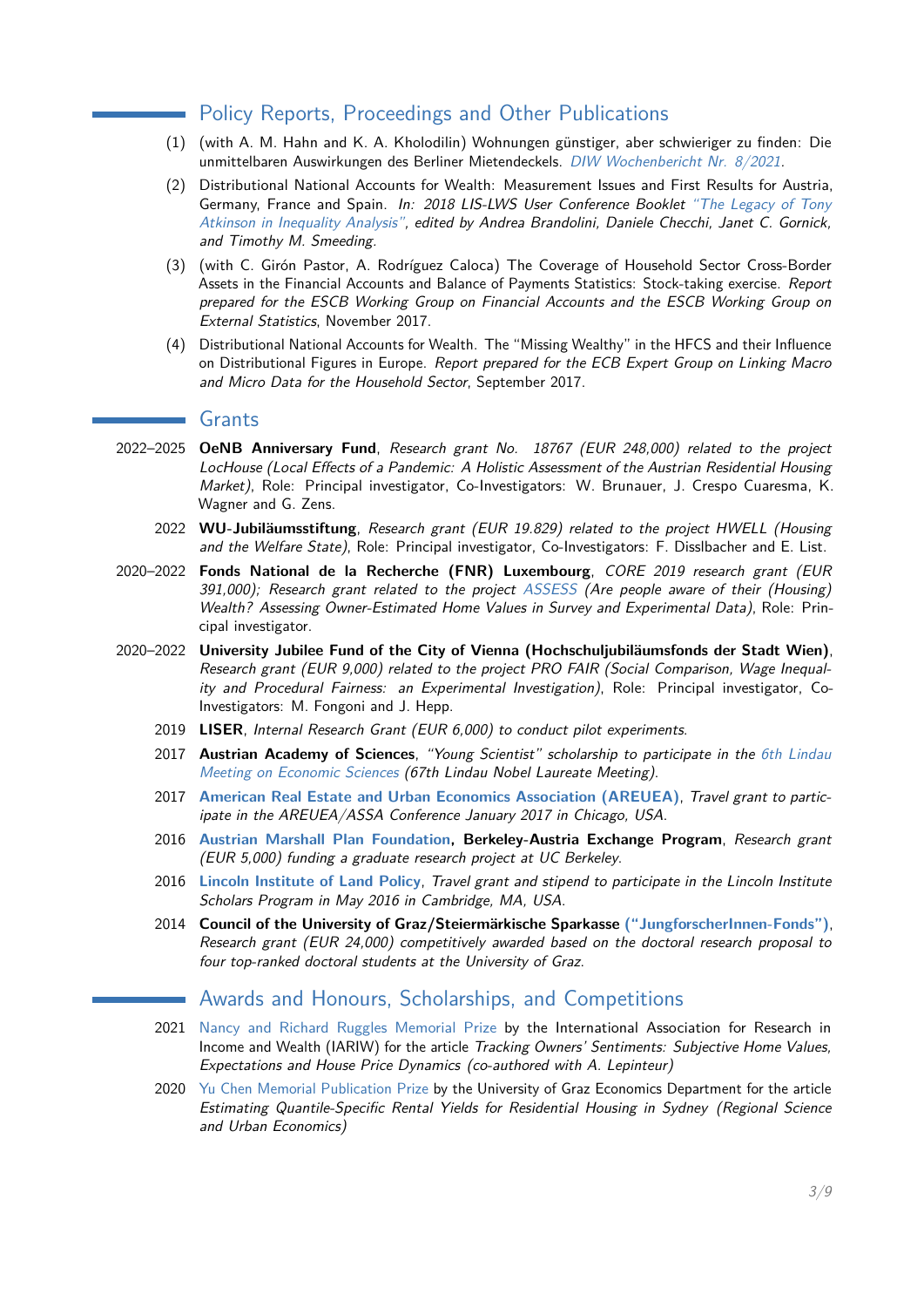- 2020 [NOeG Young Economist Award 2020](https://www.wu.ac.at/economics/news-vwl-special-pages/news-details-vwl/detail/sofie-r-waltl-receives-the-noeg-young-economist-award-2020) by the Austrian Economic Association (NOeG) for the article Tracking Owners' Sentiments: Subjective Home Values, Expectations and House Price Dynamics (co-authored with A. Lepinteur)
- 2017 [Award of Excellence Staatspreis für die besten Dissertationen.](https://wissenschaft.bmwfw.gv.at/index.php?id=3792) The price is awarded annually by the Austrian Ministry of Science, Research and Economy recognizing the 40 best doctoral dissertations completed during an academic year at any Austrian university and covers any subject.
- 2017 Recognition award for the dissertation Modelling Housing Markets: Issues in Economic Measurement by the [Dr. Maria Schaumayer Stiftung](http://www.alphafrauen.org/de/schaumayerstiftung)
- 2015 & 2017 Performance Scholarship ("Leistungsstipendium") recognizing excellent academic performance (number of credit points and weighted grade point average) awarded by the School of Business, Economics and Social Sciences at the University of Graz and sponsored by the Federal Ministry of Science, Research and Economy
- 2015 & 2016 Scholarship by the [Club Alpbach Steiermark](http://www.clubalpbachsteiermark.at/) to participate in the [European Forum Alpbach](https://www.alpbach.org/en/)
- 2014 2017 Scholarship by the Austrian Academic Scholarship Foundation [Pro Scientia](http://www.proscientia.at/)
	- 2013 Talents@Alpbach Scholarship sponsored by the Austrian Ministry for Transport, Innovation and Technology to participate in the Technology Symposium at the [European Forum Alpbach](https://www.alpbach.org/en/)
- 2012 & 2013 Performance Scholarship ("Leistungsstipendium") recognizing excellent academic performance (number of credit points and weighted grade point average) awarded by the Faculty of Mathematics, Physics and Geodesy at the Graz University of Technology and sponsored by the Federal Ministry of Science, Research and Economy
	- 2010 3rd place in the International Mathematics Olympiad for Bachelor students in Tehran, Iran (participation sponsored by the Embassy of Austria in Iran).

## Conference, Seminar and Keynote Presentations (incl. scheduled) 2022

- Nov 17–18 **Wealth Inequality & Intergenerational Mobility Workshop**, Vienna University of Economics and Business, Austria, (invited).
- Sept 15-16 **Workshop ["Residential Housing Markets: Perceptions and Measurement"](https://www.liser.lu/?type=news&id=2231)**, LISER, Luxembourg.
	- Aug 26 **[37th General Conference of the International Association for Research in Income and](http://www.iariw.org/c2018copenhagen.php) [Wealth](http://www.iariw.org/c2018copenhagen.php)**, STATEC, Luxembourg.
	- May 21 **WU Department of Economics: Research Retreat**, Podersdorf, Austria.
	- April 21 **Austrian and Slovenian Statistical Days 2022**, Graz University of Technology, Austria.
	- Jan 21 **Workshop "The socio-economics of housing and finance evidence from the US and Europe"**, Free University Berlin, Germany, (invited).

#### 2021 (partly virtual)

- Dec 15 **Meeting of the Expert Group on Distributional Financial Accounts**, European Central Bank, Frankfurt/Main, Germany.
- Dec 10 **Oesterreichische Nationalbank (Austrian Central Bank)**, Vienna, Austria, (invited).
- Oct 14 **Virtual Workshop on the Rent Control**, DIW Berlin (German Institute for Economic Research), Berlin, Germany.
- Sept 3 **European Network for Social Policy Analysis (Espanet) Conference**, Leuven, Belgium.
- Aug 25 **36th General Conference of the International Association for Research in Income and Wealth**, Oslo, Norway.
- July 8 **Social Policy Association Annual Conference**, Swansea, UK.
- July 6 **European Central Bank (Directorate General Statistics)**, Frankfurt/Main, Germany, (invited).
- June 30 **Banque centrale du Luxembourg (Luxembourg Central Bank**, Luxembourg, (invited).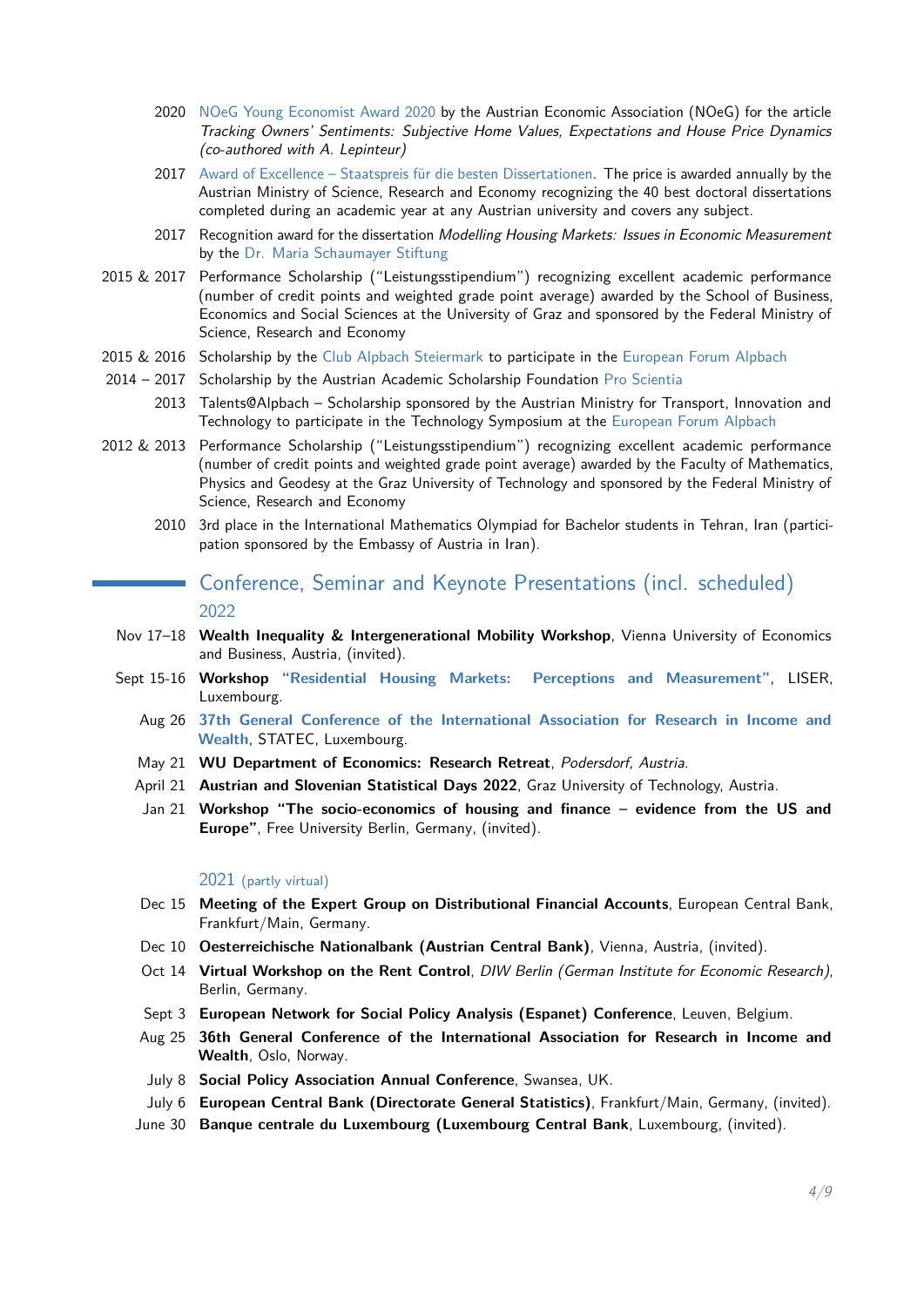- June 25 **2021 Annual Meeting of the Austrian Economic Association (NOeG)**, Innsbruck, Austria.
- June 23 **International Conference in Public Economics Journées Louis-André Gérard-Varet**, Marseille, France.
- June 4 **27th European Real Estate Society's Annual Conference**, TU Kaiserslautern, Germany.
- March 31 **Národná banka Slovenska (Slovakian Central Bank) Research Webinar**, Bratislava, Slovakia, (invited).
	- Jan 19 **LISER Research Seminar**, Luxembourg.
	- Jan 3 **ASSA-AREUEA conference**, Chicago, USA.

#### 2020 (partly virtual)

- Nov 13 **12th Real Estate Markets and Capital Markets (ReCapNet) Conference**, ZEW Mannheim, Germany.
- Oct 27 **University of Graz**, Graz, Austria, (invited).
- Oct 2 **ESRC Network Workshop "Understanding the Gender Wealth Gap"**, Free University Berlin, Germany, (invited keynote speaker).
- July 9 **University of Bonn (The Bonn Macrofinance & Macrohistory Lab)**, Bonn, Germany, (invited).
- May 7 **The University of Melbourne**, Melbourne, Australia, (invited).
- April 29 **Johannes Kepler University Linz**, Linz, Austria, (invited).
- Feb 25 **NOeG Conference**, Vienna, Austria.
- Feb 5 **University of Strathclyde**, Glasgow, UK, (invited).

#### 2019

- May 18 **WU Department of Economics: Research Retreat**, Podersdorf, Austria.
- May 9 **2019 Economic Statistics Centre of Excellence (ESCoE) Conference on Economic Measurement**, King's College, London.
- April 25 **LISER Research Seminar**, Luxembourg.
- Feb 25 **University of Antwerp**, Belgium, (invited).
- Feb 22 **[International Conference on Real Estate Statistics](https://www.real-estate-statistics.eu/)**, EUROSTAT, Luxembourg.

#### 2018

- Dec 20 **[Austrian Economic Association \(NOeG\) Winter Workshop](https://www.noeg.ac.at/konferenzen)**, Vienna University of Economics and Business (WU).
- Dec 6 **[Wealth Inequality and Mobility Workshop](https://wwwfr.uni.lu/recherche/flshase/inside/research_institutes/pearl_institute_for_research_on_socio_economic_inequality_irsei/ecsr_2018_workshop)**, University of Luxembourg.
- Nov 27 **European Central Bank (Directorate General Statistics)**, Frankfurt/Main, Germany, (invited).
- Nov 22 **WU Research Seminar in Economic, Social and Business History**, Vienna University of Economics and Business (WU), (invited).
- Oct 24 **[University of Luxembourg, SEMILUX Seminar](https://wwwfr.uni.lu/recherche/flshase/inside/research_institutes/pearl_institute_for_research_on_socio_economic_inequality_irsei/semilux_seminars)**, Luxembourg, (invited).
- Aug 22 **35th General Conference of the International Association for Research in Income and Wealth**, Statistics Denmark, Copenhagen.
- Aug 2 **[XVIII World Economic History Congress; Long Run Real Estate Markets: New Measure](http://wehc2018.org/long-run-real-estate-markets-new-measurements-new-insights/)[ments, New Insights](http://wehc2018.org/long-run-real-estate-markets-new-measurements-new-insights/)**, MIT, Cambridge, MA, USA, (invited).
- July 11 **DIW Berlin (German Institute for Economic Research)**, Germany, (invited).
- May 4 **["The legacy of Tony Atkinson in inequality analysis",](http://www.lisdatacenter.org/news-and-events/events/conferences/2018-user-conference/) LIS/LWS 2nd Users Conference**, LIS, Luxembourg.
- April 25 **STATEC (Statistical Institute Luxembourg)**, Luxembourg, (invited).
- March 15 **Oesterreichische Nationalbank (Austrian Central Bank)**, Vienna, Austria, (invited).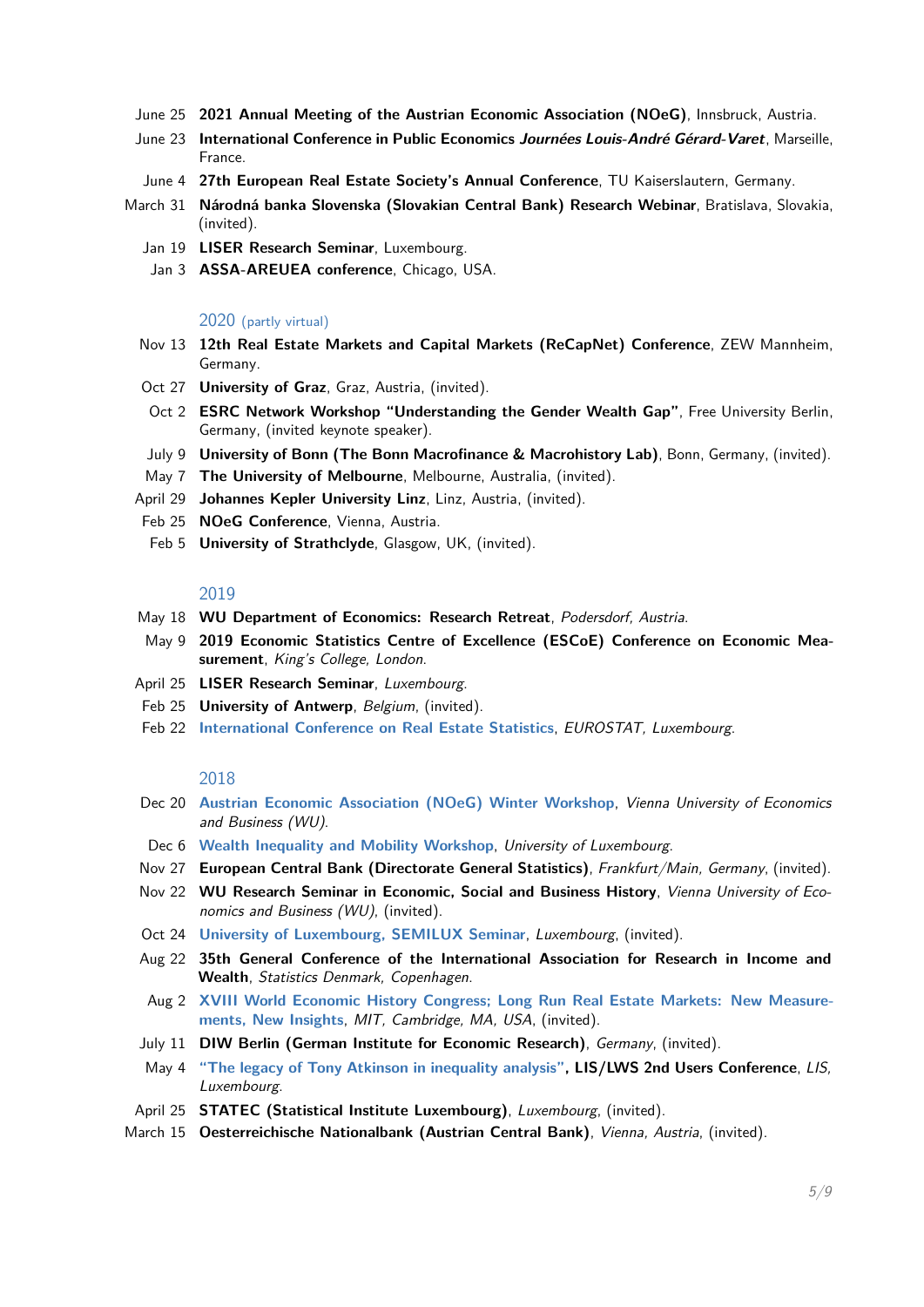- March 13 **Vienna University of Economics and Business, Research Institute Economics of Inequality**, Vienna, Austria, (invited).
	- Feb 22 **Luxembourg Ministry of Housing**, Luxembourg, (invited).

#### 2017

- Dec 15 **[First WID.world Conference](http://www.wid.world/wp-content/uploads/2017/09/First_WIDworld_Conference_Program.pdf )**, Paris School of Economics, Paris, France.
- Nov 21 **User Workshop of the [Eurosystem Household Finance and Consumption Survey](https://www.ecb.europa.eu/pub/economic-research/research-networks/html/researcher_hfcn.en.html)**, European Central Bank, Frankfurt/Main, Germany.
- Sept 26 **University of Graz**, Graz, Austria, (invited).
- Aug 24 **Deutsche Bundesbank (German Central Bank)**, Frankfurt/Main, Germany, (invited).
- June 29 **5th Luxembourg Workshop on Household Finance and Consumption**, Central Bank of Luxembourg.
- June 7 **Meeting of the Expert Group on Linking Macro and Micro Statistics for the Household Sector**, European Central Bank, Frankfurt/Main, Germany.
- Jan 30 **Luxembourg Institute of Socio-Economic Research (LISER)**, Esch-sur-Alzette/Belval, Luxembourg, (invited).
- Jan 5 **American Real Estate and Urban Economics Association (AREUEA) Doctoral Poster Session, AREUEA/ASSA Conference**, Chicago, IL, USA.

#### 2016

- Oct 6 **Oesterreichische Nationalbank (Austrian Central Bank)**, Vienna, Austria, (invited).
- May 4 **Lincoln Institute Scholars Program**, Lincoln Institute of Land Policy, Cambridge, MA, USA.
- April 19 **University of Graz**, Graz, Austria.
- April 5 **[Regional Studies Association Annual Conference](http://www.regionalstudies.org/conferences/conference/building-bridges-cities-and-regions-in-a-transnational-world )**, University of Graz, Austria.
- Jan 15 **ISW Workshop on Empirical Economics**, WIFO (Austrian Institute of Economic Research) in Vienna, Austria.

#### 2015

- July 22 **[2015 Conference of the Society for Economic Measurement](http://sem.society.cmu.edu/conference2.html)**, OECD, Paris, France, (invited).
- June 6 **[Annual Meeting of the Austrian Economic Association](http://www.uni-klu.ac.at/vwl/inhalt/833.htm)**, University of Klagenfurt, Austria.

#### 2014

- Dec 17 **Workshop on Improvements in Price Index Methodology and Practice: The International Comparisons Program (ICP) and the Measurement of Movements in House Prices**, University of Graz, Austria, (invited).
- Dec 3 **Faculty Research Seminar, University of Graz**, Faculty of Social and Economic Sciences at the Graz, Austria.
- Oct 18 **[19th Young Statisticians Meeting](http://www.dctv.unipd.it/19th-young-statisticians-meeting)**, Basovizza, Italy, (invited).
- Aug 20 **[Inaugural Conference of the Society for Economic Measurement](http://sem.society.cmu.edu/conference1.html)**, University of Chicago Booth School of Business, USA.

#### Organization of Workshops and Conference Sessions, Discussant

- Sept 2022 **[Residential Housing Markets: Perceptions and Measurement](https://www.liser.lu/?type=news&id=2231)**, Organiser, LISER, Luxembourg.
- Aug 2022 **37th General Conference of the International Association for Research in Income and Wealth**, Discussant , STATEC, Luxembourg.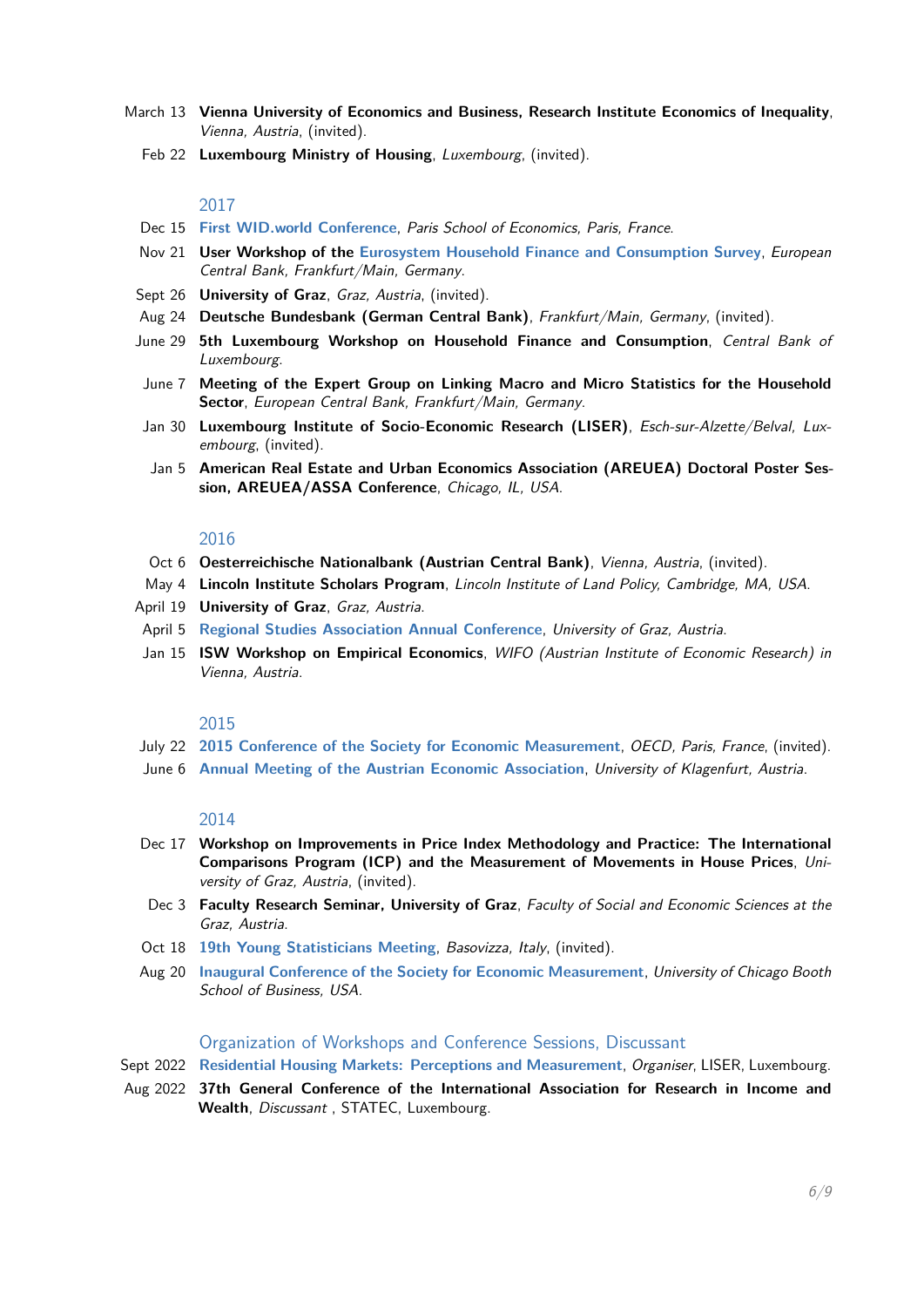- Aug 2021 **36th General Conference of the International Association for Research in Income and Wealth**, Discussant , Statistics Norway, Oslo.
- June 2021 **27th European Real Estate Society's Annual Conference**, Discussant, TU Kaiserslautern.
- June 2020 **Master Thesis Conference**, Chair of the Session "Inequality" , WU (virtual).
- Aug 2019 **[2019 Conference of the Society for Economic Measurement](https://sem.society.cmu.edu/Frankfurt.html)**, Co-Organiser of the Session "The Wealth Distribution and its Measurement" (together with Philip Vermeulen, ECB), Goethe University Frankfurt and European Central Bank.
- June 2019 **[Workshop on Distributional National Accounts](https://www.wu.ac.at/ineq/events/dina)**, Organiser, Vienna University of Economics and Business.
- Aug 2018 **[35th General Conference of the International Association for Research in Income and](http://www.iariw.org/c2018copenhagen.php) [Wealth](http://www.iariw.org/c2018copenhagen.php)**, Discussant , Statistics Denmark, Copenhagen.

#### Science to Public

- March 9, 2020 **Macroprudential Policy and the Housing Market**, Roundtable discussion in cooperation of the University of Luxembourg School of Finance and Ernst & Young S.A., Luxembourg.
- May 17, 2019 **Economics is what economists do**, Intro to economics for the non-scientific staff at WU's Department of Economics (with Jesús Crespo Cuaresma), Podersdorf, Austria.
	- March 27, **Not all data are equal. Subjective versus objective data in the context of housing markets,** 2019 **wealth and inequality research**, ["Ideensuppe"](https://www.evensi.com/ideensuppe-mit-sofie-waltl-vw-zentrum/296879111) – an exchange between researchers and undergraduate students to discuss ideas and research organized by the student-run VW Center at WU, Vienna.
	- March 26, **Macro goes micro: the use and benefits of integrating distributions into macroeconomic** 2019 **statistics**, "Department Café" at WU, Vienna.
	- August 28, **[The future of data economy](https://www.alpbach.org/en/session/ecn18-the-future-of-data-economy-08-28-04-00/)**, Invited speaker ("young expert") at the Economic Symposium of 2018 the European Forum Alpbach, Alpbach, Austria.
	- March 19, **What it's like to be an economist?**, Talk in the course of the program Chercheurs à l'école by 2018 the Luxembourg National Research Fund that brings researchers to local high schools to inspire the next generation of researchers, Luxembourg.
- March 7, 2016 **Randomness in Science. Examples from Economic Theory and Financial Mathematics**, Pro Scientia, Graz, Austria.
- Jan 13, 2016 Hedonic methods in a housing context, Scholarship holders' colloquium JungforscherInnen-Fonds, University of Graz, Austria.
- Nov 23, 2015 **How rational are we? The limitations of Homo Economicus**, Pro Scientia, Graz, Austria.
	- Sept 6 & 8, **[Super Size Me Workshop on Mathematical Modelling](https://imsc.uni-graz.at/keeling/vortraege/KeelingProScientia.pdf)** (transforming thoughts into equa-2015 tions; usage of mathematics to answer everyday life's questions; understanding of modelling as a simplification of the world; how to interpret model results taking into account simplifications), Pro Scientia, Celje, Slovenia, (workshop).
	- March 23, Modelling Housing Markets. Why measurement matters and how it can be done, Pro 2015 Scientia, Graz, Austria.
- Dec 3, 2014 **Bayes' Theorem**, Pro Scientia, Graz, Austria.
- April 9, 2014 **Game Theory**, Pro Scientia, Graz, Austria.
- summer term, **The Golden Section**, Mathematical workshops for secondary school students in co-operation with 2010 Bernd Thaller (University of Graz), Wies, Austria, (workshop).

#### **Referee**

Demography, Economic Statistics Centre of Excellence (ESCoE) Publication Paper Series, Finance Research Letters, Housing Policy Debate, Journal of Economic Inequality, Journal of Policy Analysis and Management, Journal of Real Estate Research, Management Science, Real Estate Economics, Regional Science and Urban Economics, Review of Income and Wealth, The Annals of Regional Science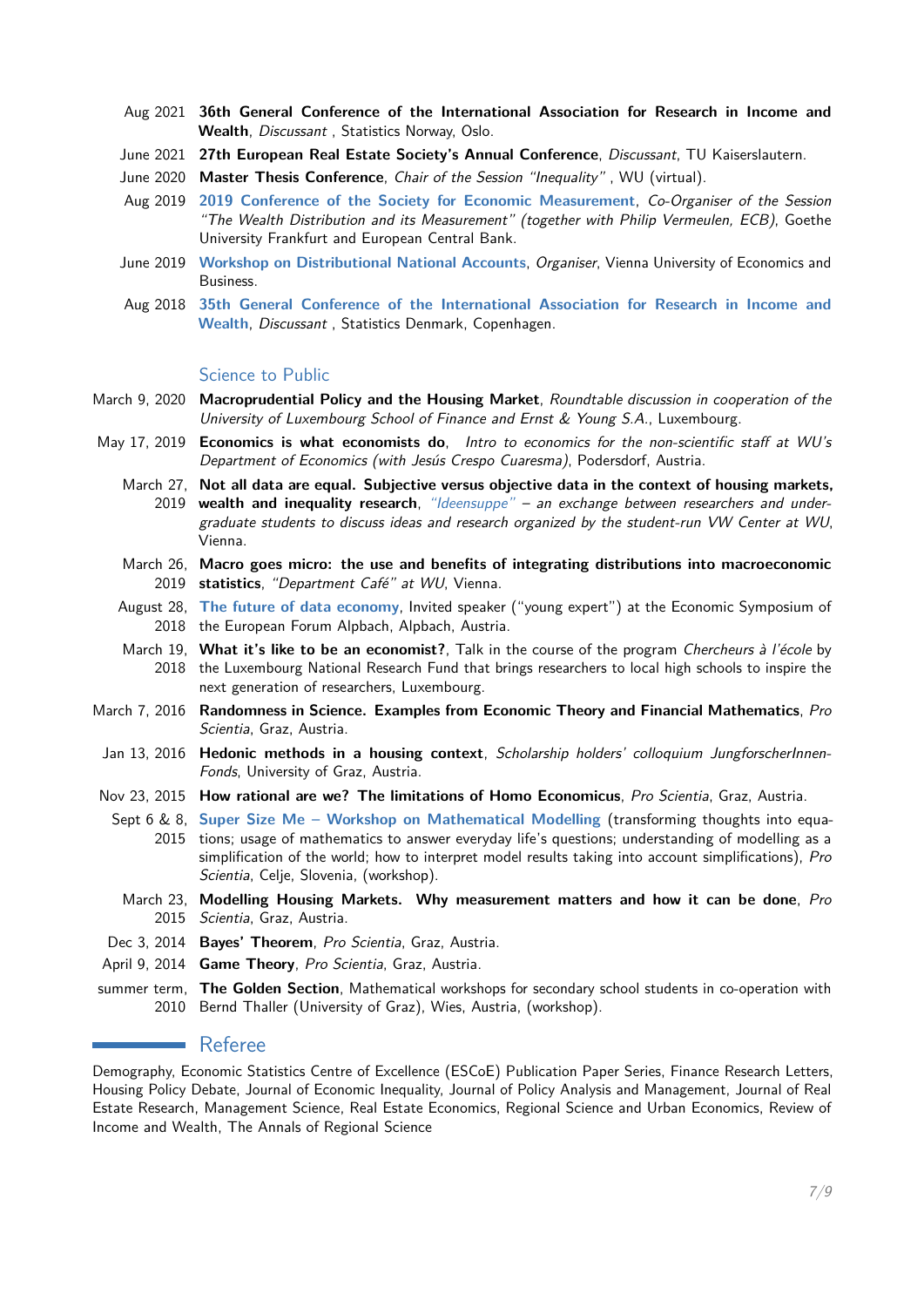## Teaching and Supervision

#### **Teaching**

#### (2) **University of Graz**.

- o S 2015, S 2016: Econometrics II: Tutorial: Bachelor
- o W 2015/16: Econometrics I; Tutorial; Bachelor
- o March 2015, Sept 2015: Crash course Introduction to Programming with R; Master
- o W 2011/12: Introduction to Programming with MATLAB; Practical; Bachelor
- o W 2010/11: Linear Algebra for Mathematicians; Tutorial; Bachelor

#### (3) **Graz University of Technology**.

- $\circ$  W 2013/14: Mathematics for Engineers I Calculus; Tutorial and Practical; Bachelor
- o S 2013: Mathematics for Engineers II Calculus; Tutorial and Practical; Bachelor
- o W 2012/13, W 2013/14: Linear Algebra for Physicists; Practical; Bachelor (W - Winter term, S - Summer term)"

Supervision & Research Hires

- (1) **Bachelor Theses Supervision**, Vienna University of Economics and Business.
	- o Judit Horvath: "Do incomes keep up with house prices? A global comparison"
	- o Denisa Raczova: "Distribution of Education Attainment in the USA"
- (2) **Master Theses Supervision**, Vienna University of Economics and Business.
	- o Anja M. Hahn: "Rental Market in Berlin: The Effectiveness of the Rent Freeze", finished: 2020
	- o Tan Hsiang Lin: "Analysing the Malaysian Housing Market using Google Trends", finished: 2021 o Marie Hasdenteufel: "A Job Guarantee for Germany", finished 2021
	- o Leonard Fidlin: "Inequality and Private Schooling in the United Kingdom", finished 2022
	- o Clemens Schmidt: "Origins of Wealth and Wealth Mobility in Austria"
	- o Daniel Jost: "Does a shortage of skilled professionals lead to wage increases?"
	- o Laura Fischer: "How are corruption and inequality related?"
	- o Florian Steiner: "Democratic Political Engagement: A Statistical Matching Approach"

#### (3) **Research Assistants and Contractors**.

- o Thomas Stephens (Research Assistant at LISER, 2020–2021)
- o M. Denisa Naidin (Research Assistant at LISER, 2020–2022)
- o Francesco Scarazzato (Contractor at Vienna University of Economics and Business, 2021)
- o Michaele Diehl (Research Assistant at Vienna University of Economics and Business, 2022)
- o David Pichler (Contractor at Vienna University of Economics and Business, 2021-2022)
- (4) **Research Associates**, Vienna University of Economics and Business.
	- o Anja M. Hahn (Predoctoral Research Associate, 2022-)
	- o Sanela Omerovic (Postdoctoral Research Associate, 2022-)

#### $\blacksquare$  In the press

My research has been cited in national and international newspapers, including Augustin, Die Presse, Der Standard, Kleine Zeitung, Radio Ö1 (Austria), Die Welt, Süddeutsche Zeitung, Tagesspiegel (Germany), D'Lëtzeburger Land and Lëtzebuerger Journal (Luxembourg), The Economist and Central Banking (UK), Chosun Ilbo (South Korea), as well as Radio y Televisión Española (Spain).

## Workshops, Additional Training, and Professional Meetings

- December **OECD-Eurostat Expert Group on Disparities in a National Accounts framework (EG DNA)**, 2018 Invited Expert, Eurostat, Luxembourg.
- October 2018 **[Introductory Class to Duration Analysis](https://www.liser.lu/?type=module&id=100&tmp=2791)**, 1 day, Instructor: Bart Cockx, Luxembourg.
- August 2018 **[Course on National Accounts](http://www.iariw.org/training2018.php)**, Training Course as part of the 35th IARIW General Conference, 2 days, Instructor: François Lequiller, Copenhagen, Denmark.
	- July 2018 **[11th BESLab Experimental Economics Summer School in Macroeconomics & 9th BESLab](https://www.upf.edu/leex/events/bleess_2018/index.html) [International Workshop on Theoretical and Experimental Macroeconomics](https://www.upf.edu/leex/events/bleess_2018/index.html)**, 5-days summer school and 2-days workshop on experimental approaches in macroeconomics, Technical University of Berlin, Germany.
	- June 2018 **[Statistical Learning](https://www.liser.lu/?type=news&id=1547)** , LISER, 1 day, Instructor: Anna Gottard, Luxembourg.